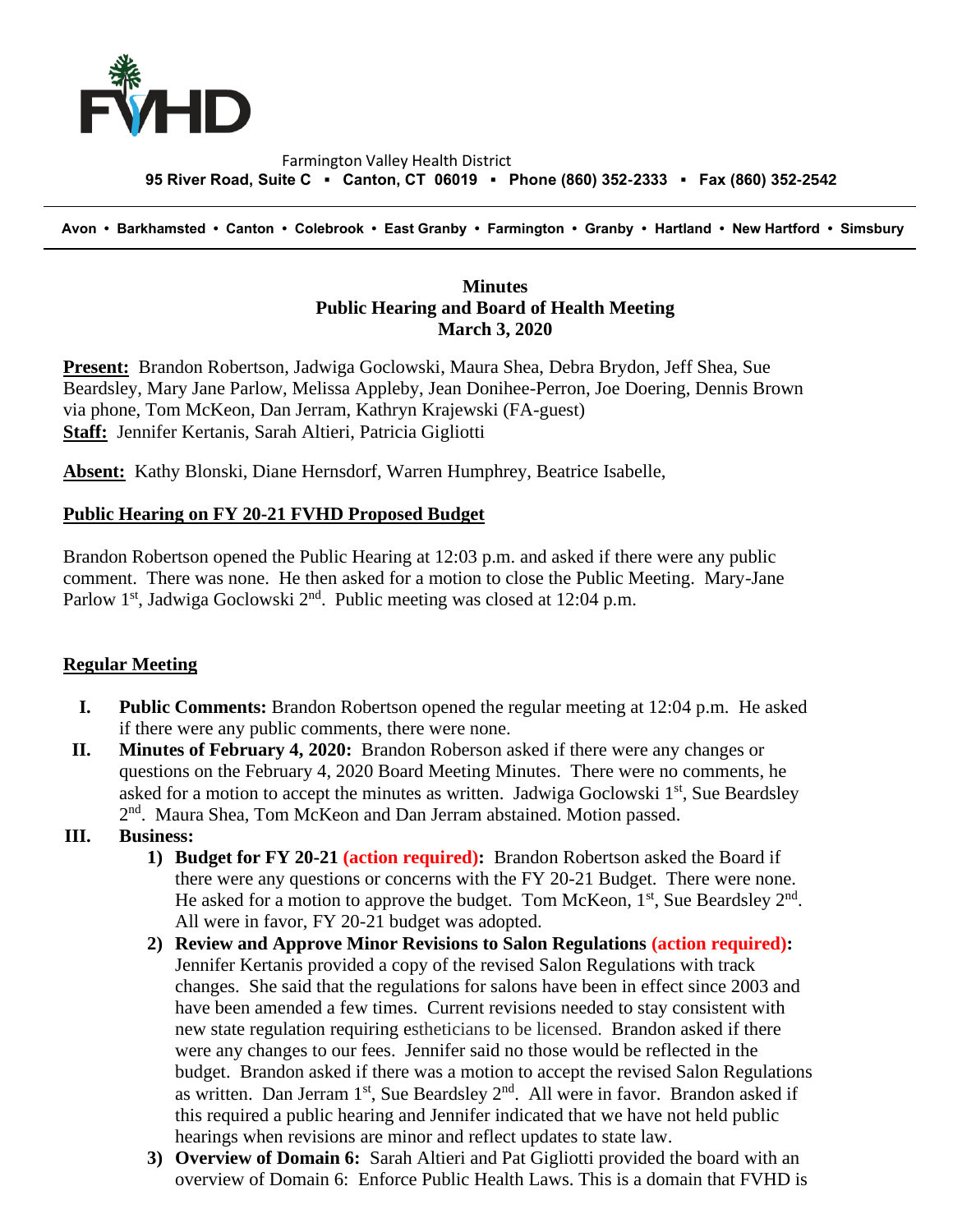strong in. The staff have been working on reviewing our existing regulations, policies and procedures regarding regulated activities, working with our regulated communities and keeping our governing body apprised of enforcement activities.

**4) 4) Update STIF Account:** Jennifer Kertanis told the Board that we now have a STIF account. She said it was relatively easy to set up. She will be consulting with George Sinnamon on how much money she should move over to this account.

**5) Other Business:** Brandon Robertson asked if there was any other business. Jennifer Kertanis said that she has received a few applications for the epidemiologist position and things are moving forward.

## **IV Report from the Director:**

- **Update-2019 novel Coronavirus:** Jennifer Kertanis told the Board that she was in Washington, D.C. last week to meet with the NACCHO leadership team and they were invited to the White House to discuss state and local public health resource needs as we prepare. There is no treatement of vaccine for COVID19 so early public health interventions will include early identification of cases. Jennifer said that FVHD is currently tracking down and monitoring returning travelers from China.

Jennifer Kertanis passed around a copy of the NACCHO booklet. Brandon Robertson said that Jennifer and her staff have been really working hard on this. He asked if there would be any Federal appropriations to the States and how would that work? Jennifer said as far as more money goes, we made it very clear that money needs to move to the community level. We will need resources for supplies, and staff salaries. Our staff is tracking time they are spending out of their day to work on COVID19.

Melissa Marquis put a webpage on the screen for the Board showing a map of the World and where the COVID19 virus is. She said that there is a total of 92,000 cases, 3,000 deaths and 48,000 recovered cases. She said the virus can be relatively mild. We need to identify those sick with the virus early to help slow the spread the virus. There is a 2% fatality rate as of this date with the flu under 1%. She said we still do not have all of the data. Most cases of COVID19 are mild and are not reported. The cruise ship that was docked in Japan has quarantined and tested all of the people on board and have been isolated.

Melissa said that Jennifer and West Hartford Bloomfield Health District met to discuss what are the key priorities right now and an incident action plan has been started. Jennifer Kertanis is the commander and will assign staff and roles. Jennifer said they will meet every Monday to go over anything that has arisen on the previous weekend. We are in the process of updating our contact databases so that we can send out bulletins. Jennifer has drafted a press release statement in case we get our first COVID19 case. She will be meeting with the school superintendents regarding a possibility of school closures. She will also update them with COVID19 information as necessary. Jennifer said that we need to control the spread of this virus which spreads by droplets from coughing. We need to help the schools and the general public. This can create anxiety. She also said that as of right now the risk is very low. Some people may actually have the flu and not the coronavirus.

Brandon Robertson asked how do you know where they are coming from? Jennifer said that any flights from China right now are being diverted to only 7 airports in the United States. All of the people on board with be monitored for fevers. We receive a list of these travelers that have returned to our towns. Jennifer said that we may get to a point where we cannot track them all. She suggested that we stay home, if we can, and protect yourselves. As far as school closing goes, we won't make a quick decision on that. There will be a process and many conversations. She also said that they will be meeting with the town CEO's on Thursday. We need to make sure we are communicating. Brandon Robertson told Jennifer it was an excellent briefing and overview. He said with this virus and all the hype we do not want to downplay handwashing, it is common